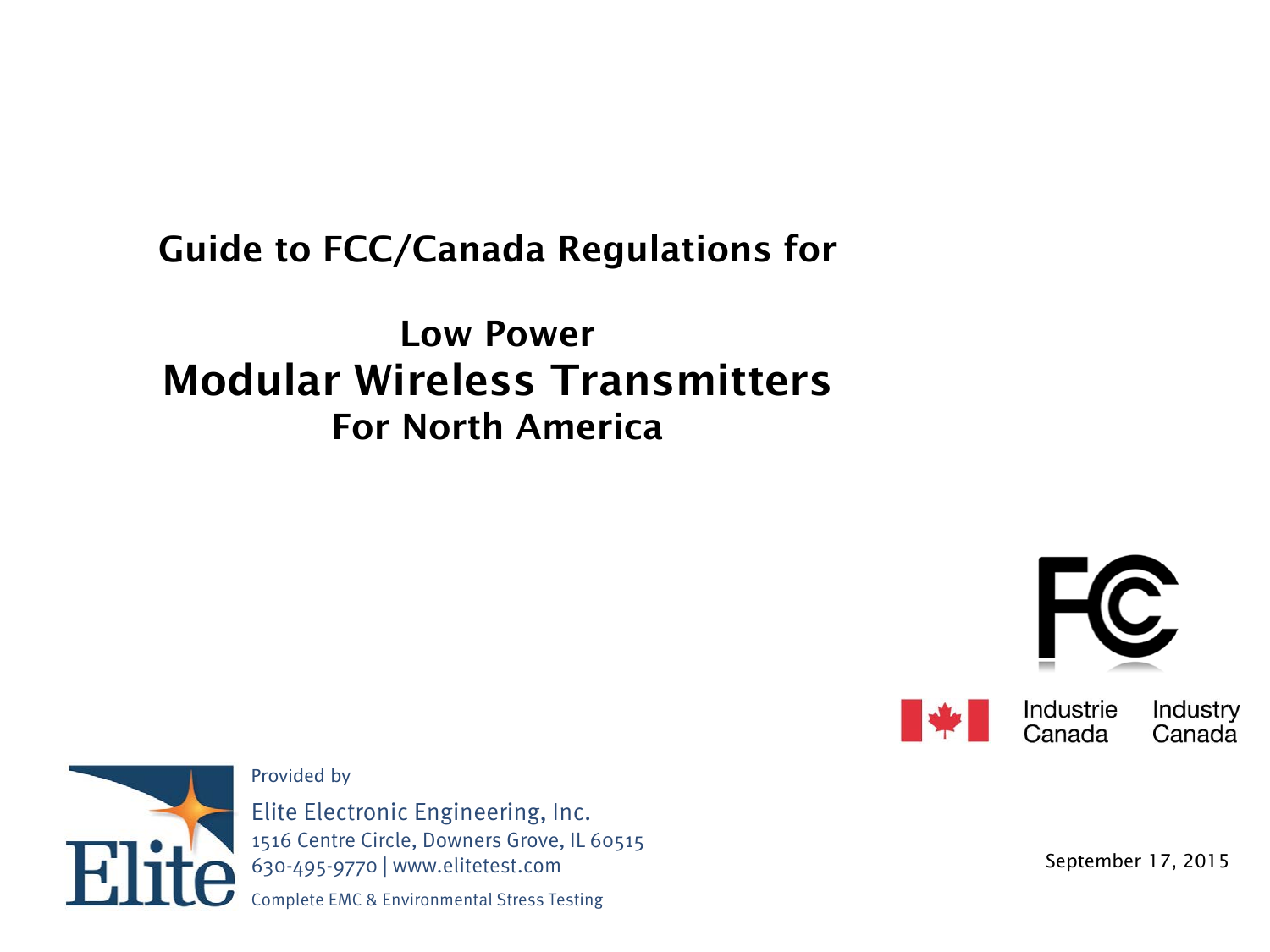# Table of Contents

### 1 **Modular Transmitter Overview**

Page 3

*When and why to use them*

2 **Radio Module Requirements**  Page 5 *The rules and regulations for the radio module.* 

3 **Host Requirements for Modular Radios** Page 7

*The rules and regulations for the host device.* 



### 4 **Final Comments & Resources**

Page 13

*Confirm the particular requirements for your application.*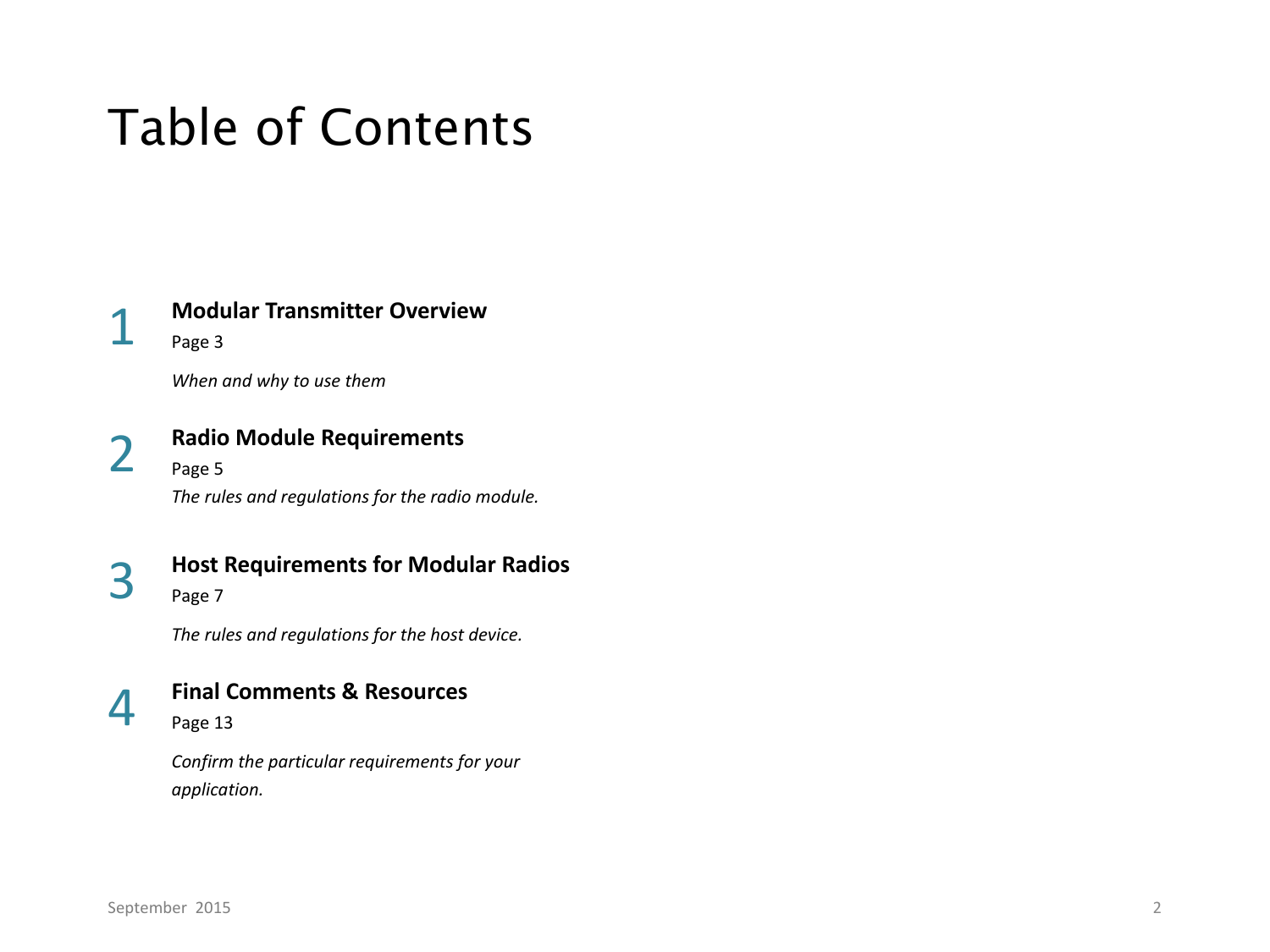### 1 Modular Transmitters Overview

What is a modular transmitter?

A wireless radio frequency (RF) module is a self-contained electronic device that includes all the circuitry and software necessary to transmit and receive data or control signals through the air between one or more other transceivers. The ease of integration and relatively quick time-to-market makes these devices very desirable for manufacturers that want to enable wireless connectivity in their products.

Modular radios can be purchased with regulatory certifications in place or as non-certified devices. Non-certified modular radios are typically used for more customized applications, but even though they don't have a complete certification they're designed and often pre-screened to meet the regulatory requirements when properly installed into a end use host device.

Radios which are sold having a single modular certification can be integrated into a host without having to retest the transmitter functions or to re-certify the final radio enabled product.

But even though a single modular approved radio is certified, the host device must still be designed with the radio properly installed and in a manner that the radio will remain in compliance. In addition, the host electronics may also have to comply with a separate set of regulations and these steps could require compliance testing and other equipment authorization procedures.

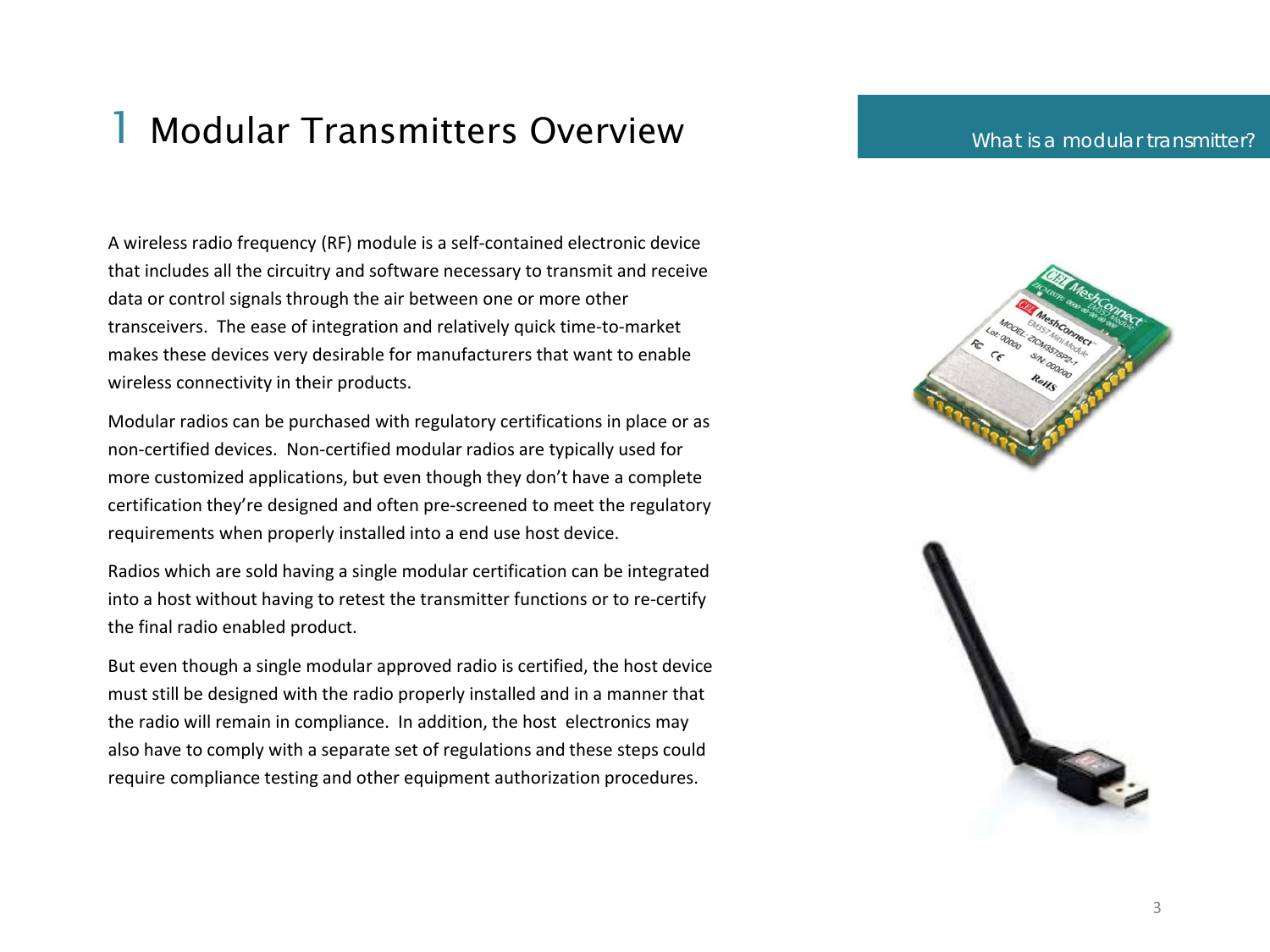### 1 Modular Transmitters Overview

#### What is a modular transmitter?

RF Modules come in a variety of configurations including those which are just the radio transceiver while others come as a system-on-a-chip (SoC) with the transceiver and a microcontroller packaged on a single printed circuit board.

Some can be purchased as "plug-and-play" units that connect to a host through an interface like a USB port, while others require a higher level of host integration through a socketed connection interface or by directly soldering the module on to the host PCB.

Modular radios are developed for both licensed and unlicensed frequency bands. An example of a licensed band radio is one that uses cellular frequencies like that of a cell phone handset. Though a licensed band certified modular cellular radio will not require any additional FCC or Industry Canada certification when properly implemented in the host, it will require coordination with the license holder to operate on the cellular network. This will likely involve testing and approvals through a "PTCRB" and possibly with the network operator.

This guide and the information which follows will summarize the FCC and Industry Canada regulations for integrating modular certified radios into host products that are themselves digital devices. The focus of this information will be on host devices incorporating an unlicensed band radio such as Bluetooth and Zigbee which are typically used in the 2400- 2483MHz band, and WiFi transmitting at 2.4GHz and 5GHz.

The next section of this guide will review the rules that apply to the module for certification as a single modular device. Finally, the compliance steps are outlined for integrating a certified module into a host device.



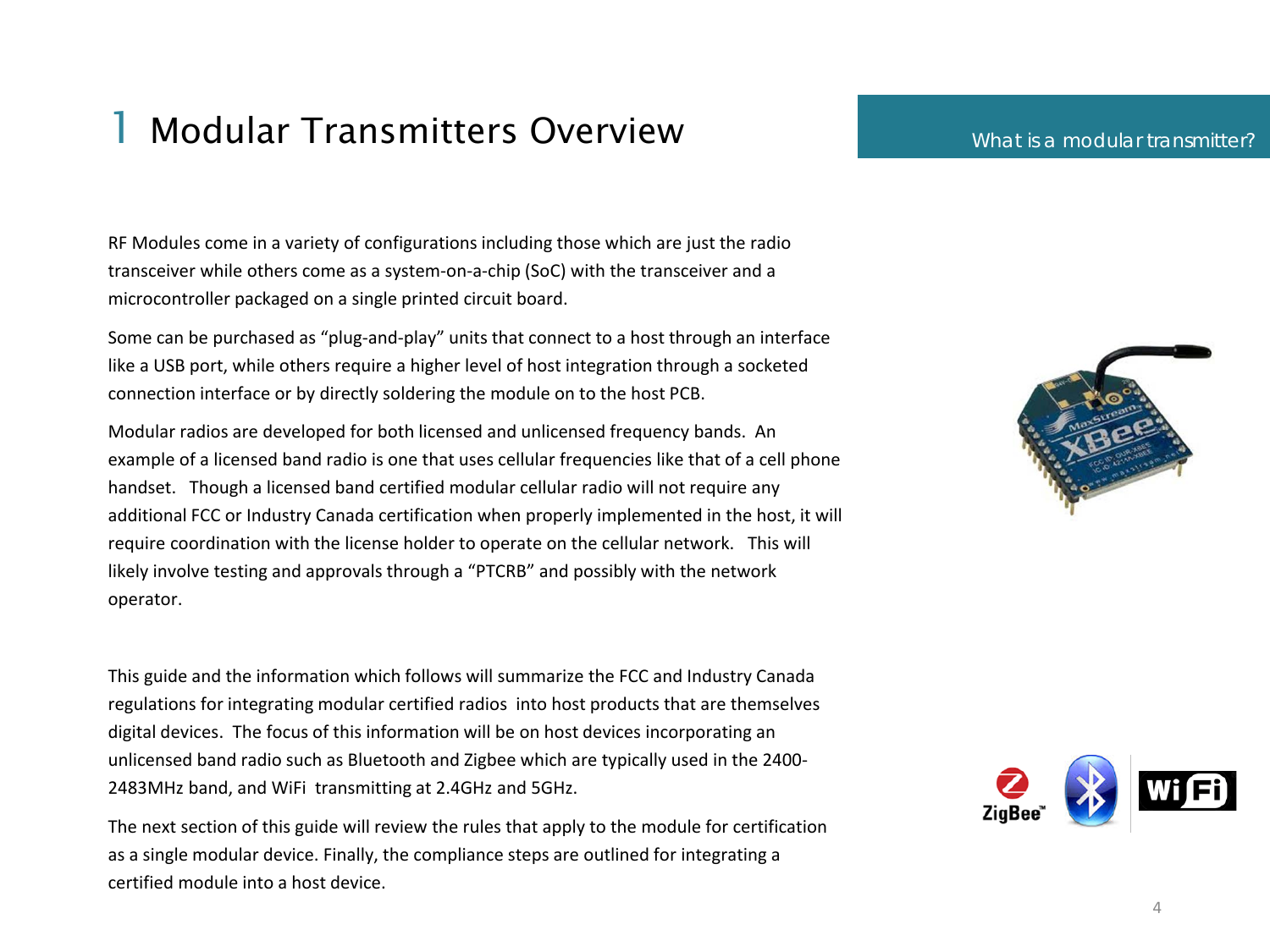## 2 Radio Module Requirements

What are the regulations for modular radios and where are they maintained?

The FCC and Industry Canada regulations for modular certification of radio transmitter are closely harmonized between the two agencies. Both FCC and Canada regulations cover the design, operation, test, and labelling rules for the radio module itself. The agencies' rules are also closely aligned for the end use product when the radio module is integrated into a digitally operating host.

### **FCC Requirements for Certification as a Module**

The requirements for certifying a radio as a module are listed in Title 47 of the FCC Code of Federal Regulations Part 15, and specifically rule part 15.212 for low power devices. In addition, there are guidance documents posted on the FCC's Knowledge Data Base (KDB) which provide supplemental information and clarification of the rules. Both the FCC regulations and the KDB guidance documents are freely accessible on the website [www.FCC.gov](http://www.fcc.gov/). The information contained in the KDB- Transmitter Module Equipment Authorization Guide ["996369 D01 Module Equip Auth](https://apps.fcc.gov/kdb/GetAttachment.html?id=cIpbiLbTdDomywhbMgK6ng%3D%3D&desc=996369%20D01%20Module%20Certification%20Guide%20v01r04&tracking_number=44637) Guide v01r04" provides further information and addresses unique integration issues.

### **Industry Canada Requirements for Certification as a Module**

In Canada, the requirements for modular transmitter certification are listed in Section 7 of Radio Standards Procedure, RSP-100. In addition to the design and administrative rules, the technical requirements for the transmitter such as those in RSS-210 or RSS-247 must also be met. Modular RSP-100 radio rules for Canada certification can be retrieved from the Industry Canada website at<http://www.ic.gc.ca/eic/site/smt-gst.nsf/en/sf01130.html>



| <b>He II</b> Industry Industrie                                         |                                      |
|-------------------------------------------------------------------------|--------------------------------------|
|                                                                         | RSP-100<br>Issue 10<br>November 2014 |
| Spectrum Management and Telecommunications<br>Radio Standards Procedure |                                      |
| <b>Certification of Radio Apparatus</b>                                 |                                      |
|                                                                         |                                      |
|                                                                         |                                      |
|                                                                         |                                      |
|                                                                         |                                      |
| Aussi disponible en français - PNR-100                                  | Canadä                               |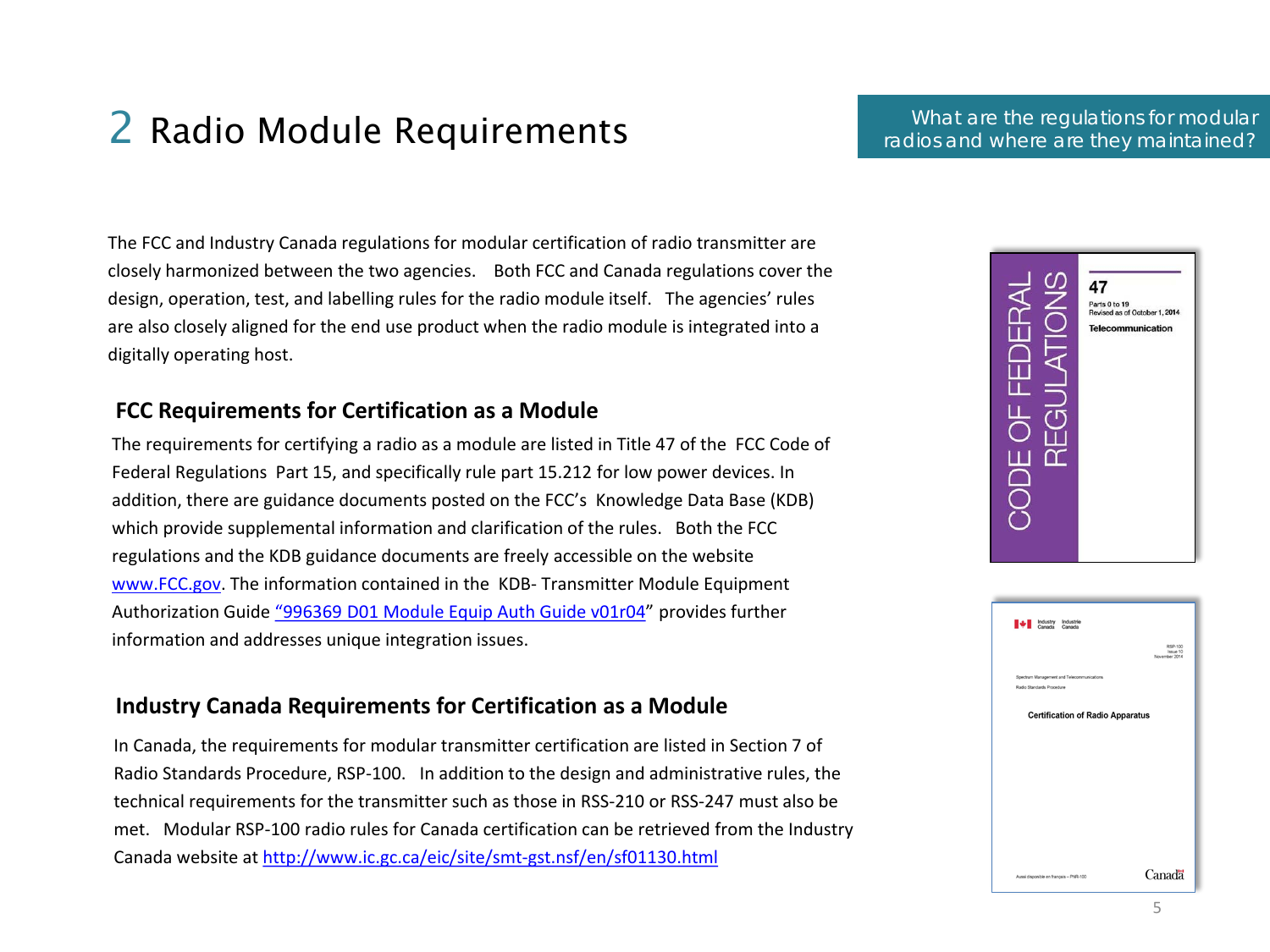### 2 Radio Module Requirements

In order to certify a radio module as a single modular approved device it must meet all eight requirements listed in Part 15.212 and/or RSP-100 Sec 7 for Canadian certification.

The requirements include the radio module having a self contained regulated power to ensure stability in the transmitter power when installed in different types of hosts. The transmitter module must contain a buffered input/output channel to prevent overflow and modulation distortion. The power supply and buffered I/O along with all the radio signal generating elements must be fully contained within a shielded housing. In this configuration a modular radio becomes a stand alone device which must be capable of meeting the technical requirements on its own and remain a compliant wireless transmitter when integrated in any host.

The radio module must have a dedicated or permanently mounted antenna or have a unique connector so only the antennas included in the modular approval certification are used. It also must be compliant with RF hazards requirements when integrated in a host.

The modular radio must be labeled properly. Plus the module OEM must provide instructions for the end user or integrator to properly install the device so it remains compliant with the regulations.

A radio that can't be designed to meet all modular conditions may be certified as a limited modular transmitter The grant holder of a limited modular certification must retain control over the final installation of the device to ensure compliance of the end product. This typically restricts limited modular approval for devices produced by a specific manufacturer for their own end use integration.

**Modular Radio Certification Requirements FCC 15.212(a)(1) & RSP-100 Sec 7. (i) Radio elements must have their own shielding (ii) Buffered I/O (iii) Self Contained Regulated Power Supply (iv) Permanent antenna or unique coupler (v) Compliant in a stand alone configuration (vi) Permanently labeled or e-label displayed (vii) User instructions for compliant integration (viii) Compliance with RF exposure requirements** 

**Modular Certification Types Single Modular**  Fully self contained module that meets all criteria

**Limited Modular**  Radio module that does not meet all modular criteria

**Split Modular**  Module having RF section separate from device controls

**Limited Split Modular**  A split design that does not meet all modular criteria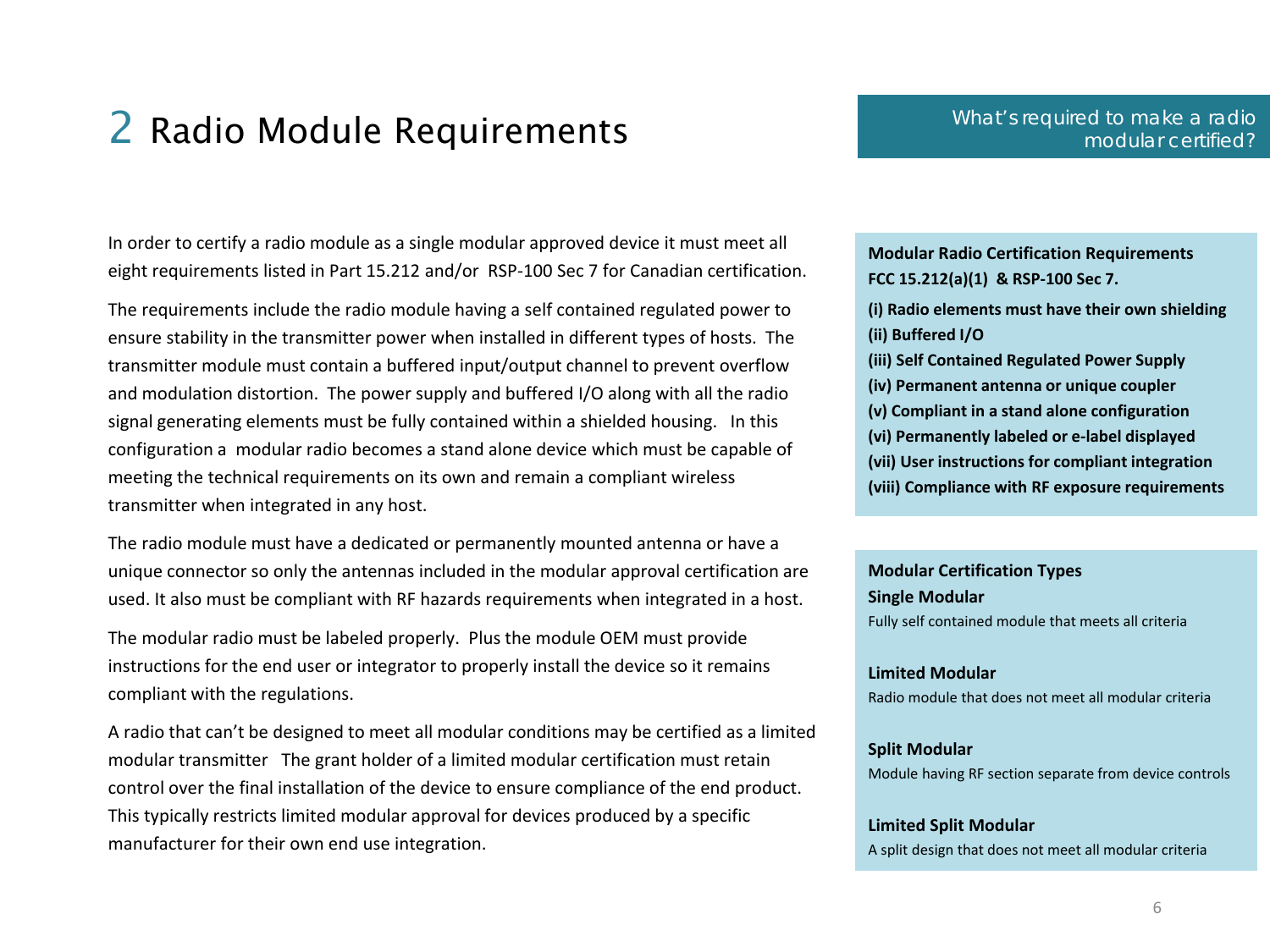What are the compliance rules for a host device with a modular transmitter?

RF modules are a cost effective communications link for low to medium volume wireless applications. Manufacturers that integrate a radio module into a host product benefit from the convenience of having the communications link already designed, compliance tested, and ready for integration. However, the following steps are required to ensure continued compliance of the integrated transmitter as well as the final host product.

- **Step 1-** Review the module certification and comply with applicable grant notes.
- **Step 2-** Configure the radio with the appropriate antenna and support items
- **Step 3-** Perform SAR or MPE evaluation if necessary
- **Step 4-** Perform host device testing as required.
- **Step 5-** Apply labeling and update host device user instructions and documents

 The type of host product and end use application may affect the authorization and conformity assessment testing required for the end product. A host may be a digital device that is subject to the equipment authorization requirements of verification or declaration of conformity. The rule parts in FCC Part 15.101 and ICES-003 list the authorization process to be followed depending on the type of host device. Certain digital device hosts are exempt from equipment authorization and integrators should review FCC 15.103 to determine if an exemption may apply. If an exemption does not exist the host will likely need digital device testing.

#### **FCC 15.103 Exempted Devices- Devices used exclusively in**

- Transportation vehicles (motor vehicles or aircraft),
- Utilities and industrial plants,

j

- Industrial, commercial, or medical test equipment,
- An appliance, i.e microwave oven, dishwasher, A/C



- Specialized medical digital devices,
- Joystick controllers, mouse,
- Devices having power consumption < 6nW
- Devices operating less than 1.705Mhz without a mains connection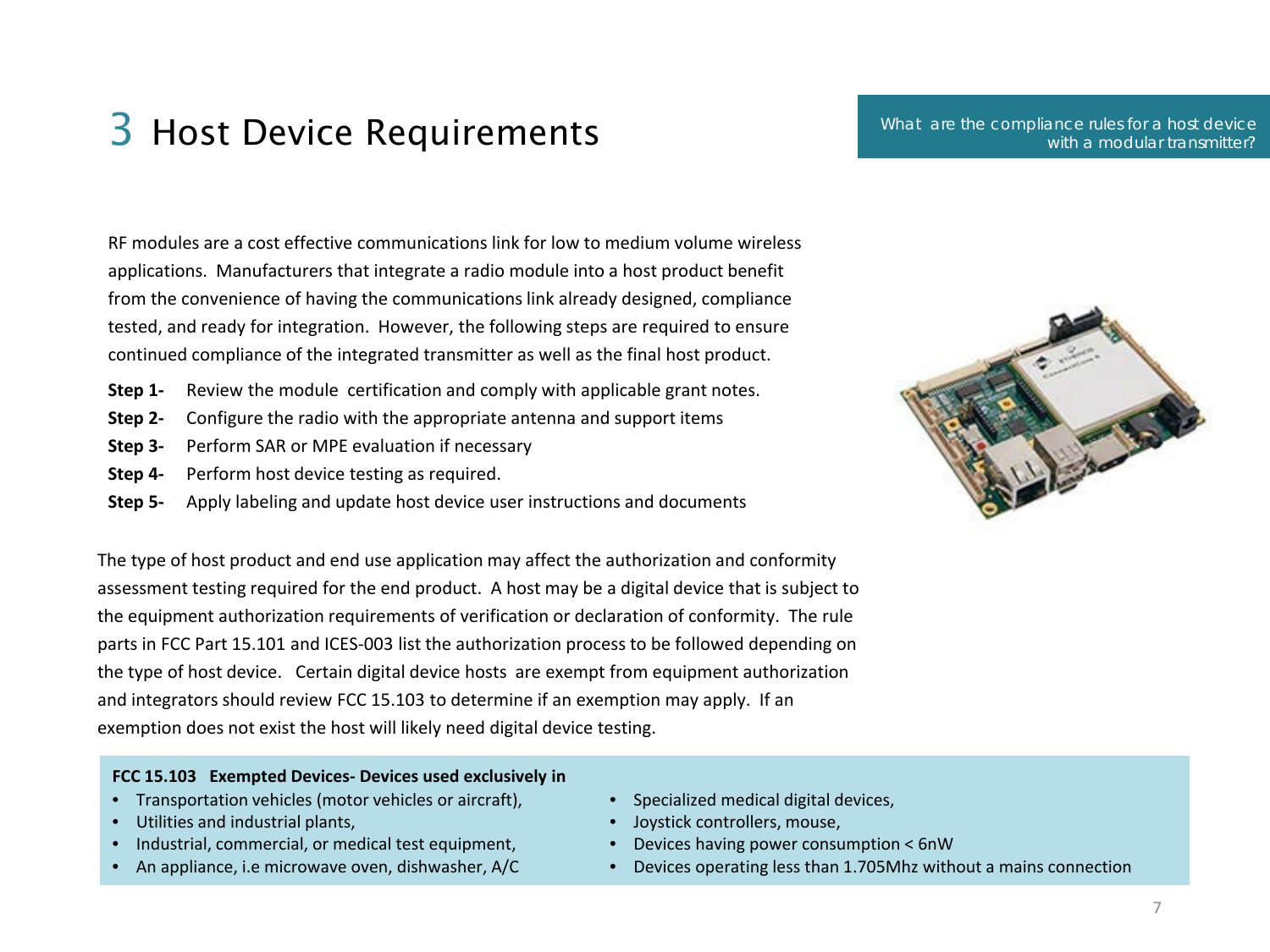### What information on the transmitter grant should be reviewed?

**Step 1- Review the module certification to confirm the transmitter can be used without restrictions. Comply with applicable grant notes.** 

The initial review of the certification should be to confirm that the grant is indeed a single modular certification. A Module Type designation that includes the terms "limited" implies there are restrictions on the which host devices may be used for the transmitter.

Review the Grant Notes to identify any restrictions on the use of the transmitter. Common grant note issues include:

*- Approved for use with antenna(s) as listed in this filing.*

*- The antenna(s) must be installed to provide a separation distance of at least 20cm from all persons and must not be colocated or operating in conjunction with any other antennas or transmitters.* 

*- Final host installations incorporating multiple transmitters must comply with collocation and RF exposure requirements in accordance with FCC multi-transmitter product procedures; collocated transmitters operating in portable RF Exposure conditions may require separate approval.*



compliance.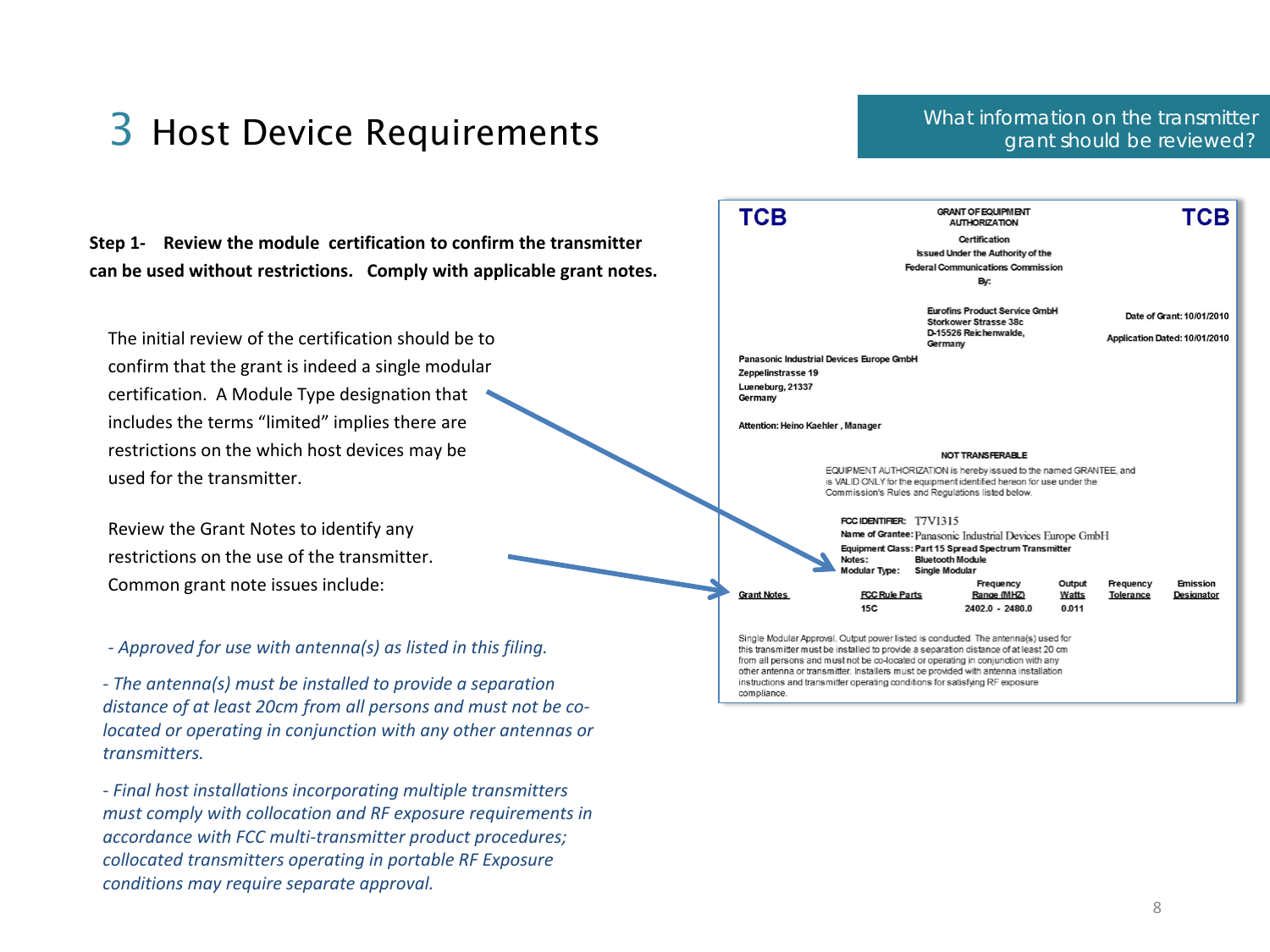#### What are the rules for antenna types?

#### **Step 2- Only use an antenna approved for use with the transmitter**

A modular approved radio is tested and certified with a specific type (or types) of antenna. The antenna characteristics directly affect the radiated output power and ultimately its continued compliance with the regulations. Only an approved antenna can be used with a modular certified radio.

Some radio modules are designed with a permanent antenna mounted directly on the module's printed circuit board. Other radios are fitted with an antenna connector port which can connect directly to an antenna or to a cable which connects to a remote antenna.

In certain instances a detachable or remote antenna type may be specified directly on the grant. In other cases the permitted antennas are listed in the OEM installation instructions or in the compliance test report. The transmitter reports can be retrieved from the grant filing on the FCC or Industry Canada website data base.

The radio module manufacturer is required to clearly state in the user instructions the type and gain of the antenna allowed. No antenna should be used that has a higher gain than that listed in the module grant.

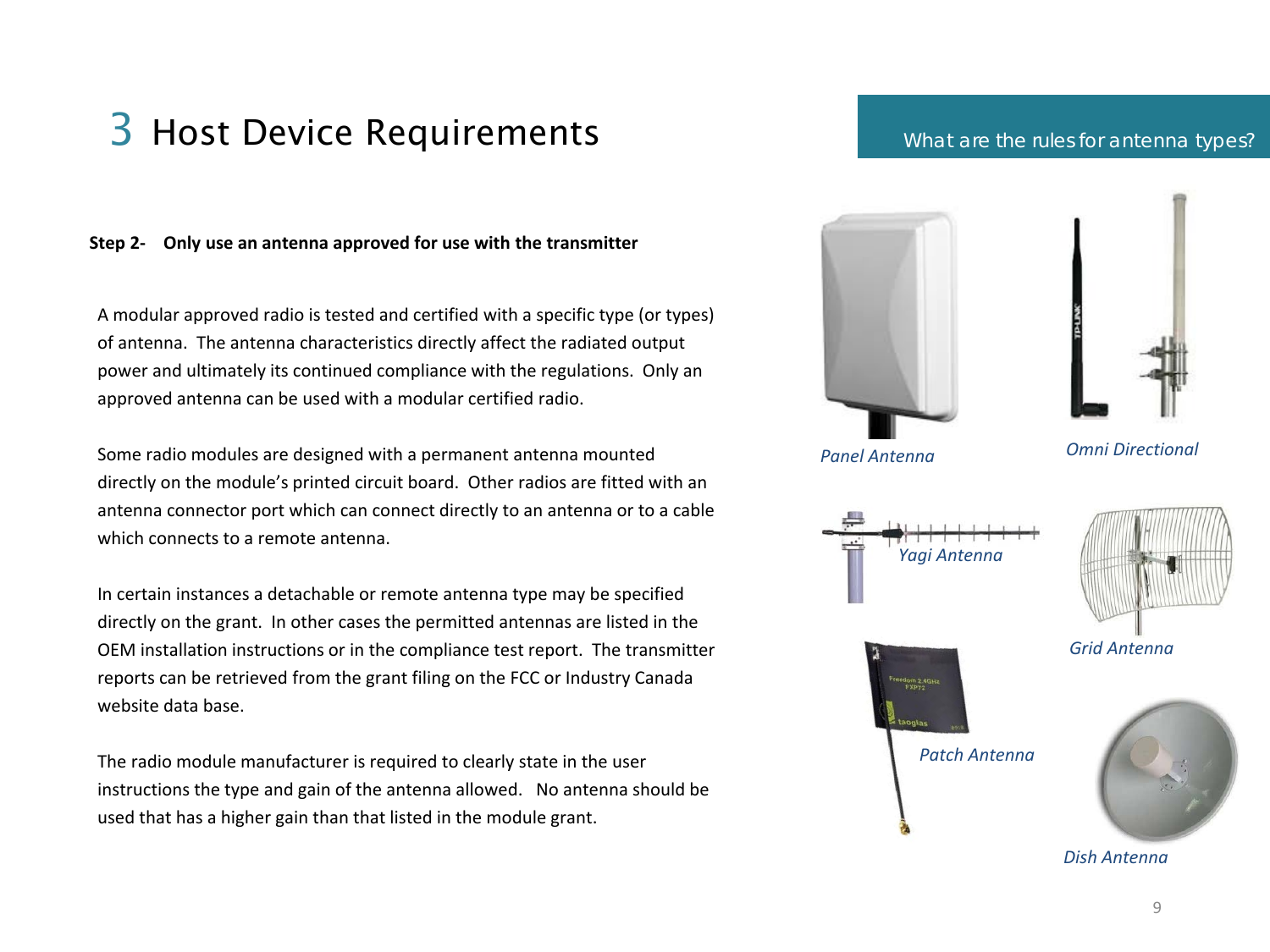#### **Step 3- Perform SAR or MPE evaluation if necessary.**

If the host application is handheld or body worn, or normally used within 20cm of a person, determine if the certification will permit the use of the radio for a portable application. First, determine if the transmitter power level is low enough to be categorically excluded from an RF hazards evaluation. If not excluded, then the radio and host configuration will require Specific Absorption Rate (SAR) testing. Review the details on RF exposure in the FCC KDB 447498.

A mobile application is one where the transmitter will be maintained at distances greater than 20cm. Determine if the transmitter power level for the mobile or fixed device is such that it is below the maximum permissible exposure (MPE) limit of 1mW/cm<sup>2</sup>. If not, then it will be necessary to extend the separation distance between the radio and the user until the RF levels are below the MPE limit.

For co-located transmitters having antennas on the same host device and transmit simultaneously the sum total of the transmitted RF energy is required to be less than the MPE limit of 1mW/cm2.

The FCC provides an Excel spreadsheet calculator that maps the radio antennas on the host board and calculates the summed total of the transmitted power. The spreadsheet can be obtained from the FCC, or contact Elite for a copy.

#### What are the RF hazards requirements?

#### **Definition: Mobile Device.**



*For purposes of RF exposure evaluation, a mobile device is defined as a transmitting device designed to be used in other than fixed locations and to be generally used in such a way that a separation distance of at least 20 centimeters is normally maintained between the transmitter's radiating structures and the body of the user or nearby persons*.

#### **Definition: Portable Device.**



*For purposes of RF exposure evaluation, a portable device is defined as a transmitting device designed to be used with any part of its radiating structure in direct contact with the user's body or within 20 centimeters of the body of a user or bystanders under normal operating conditions.*

#### **Definition: Specific Absorption Rate (SAR)**

*A measure of the rate at which energy is absorbed by the human body when exposed to a radio frequency (RF) electromagnetic field. SAR applies to portable devices.* 

#### **Definition: Maximum Permissible Exposure (MPE)**

*Threshold level at which harmful biological effects may occur. The MPE limits apply to mobile or fixed devices.*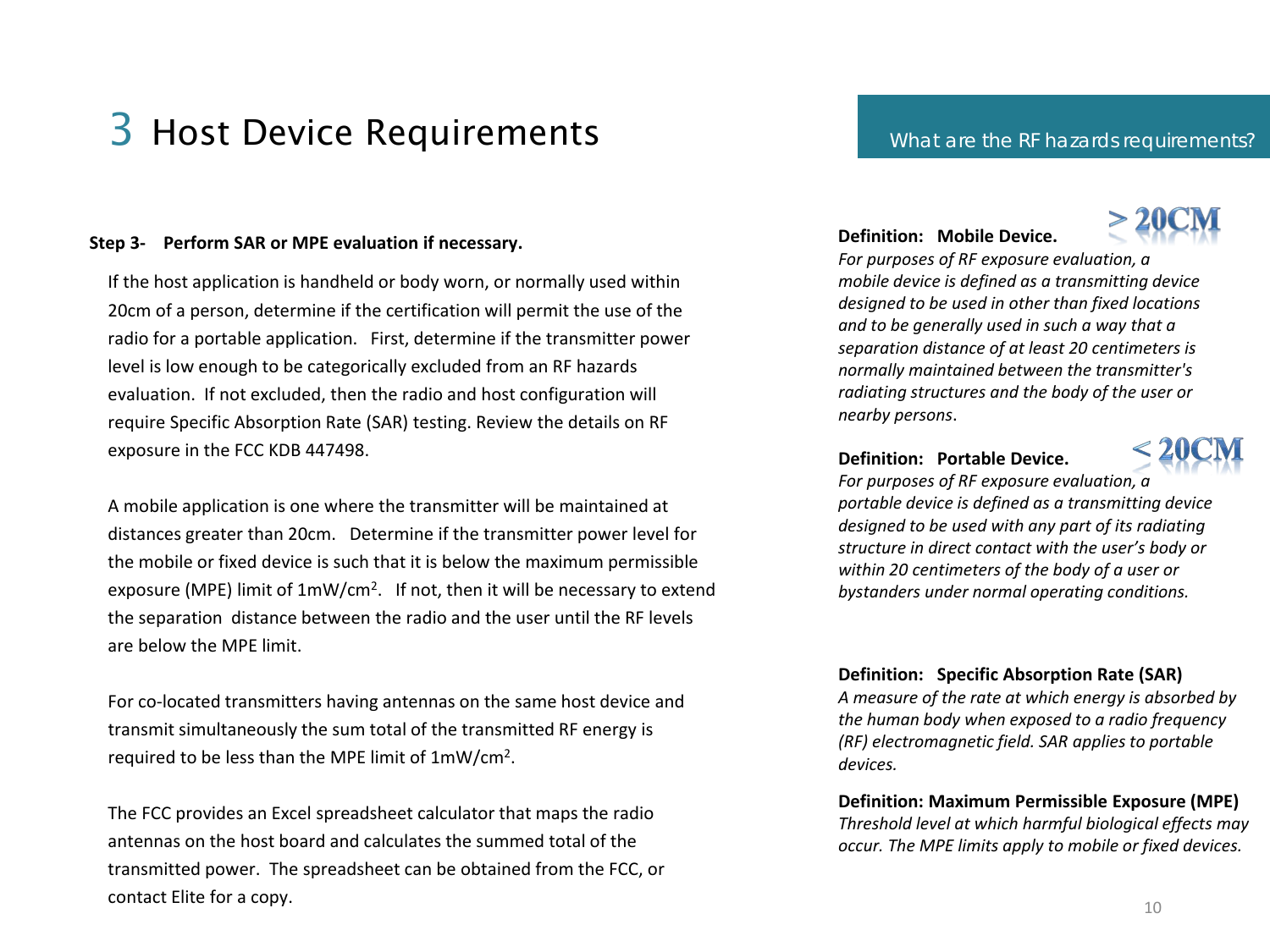#### **Step 4- Perform Part 15B/ICES-003 or other testing as necessary.**

Once the modular transmitter is configured in the host device, the host product still needs to comply with all the equipment authorization procedures applicable to functions not associated with the transmitter module. Host products may have digital circuitry, a receiver, or be a computer peripheral and these elements are subject to the unintentional radiator rules under Part 15B or ICES-003.

If a host was previously tested for compliance as an unintentional radiator, i.e. verification or DoC without the transmitter, the host manufacturer is still responsible for compliance of the final integrated transmitter/host system. Since the module/host end product compliance may depend on the details of how the design and integration is completed, the grantee (party responsible for the module grant) is required to provide guidance to the host manufacture to ensure continued compliance with transmitter requirements.

Once the verification testing or Declaration of Conformity testing is completed, it is not necessary to notify the FCC or Canada of the host compliance. There are no requirements to file any additional documentation with the agencies. However, there are labeling and documentation steps required for the host compliance.

#### **Verification Equipment Authorization**

- *TV & FM broadcast receivers*
- *Stand-alone cable input selector switch*
- *Class B external switching power supplies*
- *Class B digital devices and peripherals*
- *All other devices not otherwise noted*.

#### **DoC Equipment Authorization**

- *CB, Superregenerative receiver*
- *All other receivers not otherwise noted*
- *TV interface*
- *Cable system terminal*
- *Class B personal computers & peripherals*
- *CPU boards, internal PS for Class B PCs*
- *Class B PCs assembled using authorized CPU boards and PS.*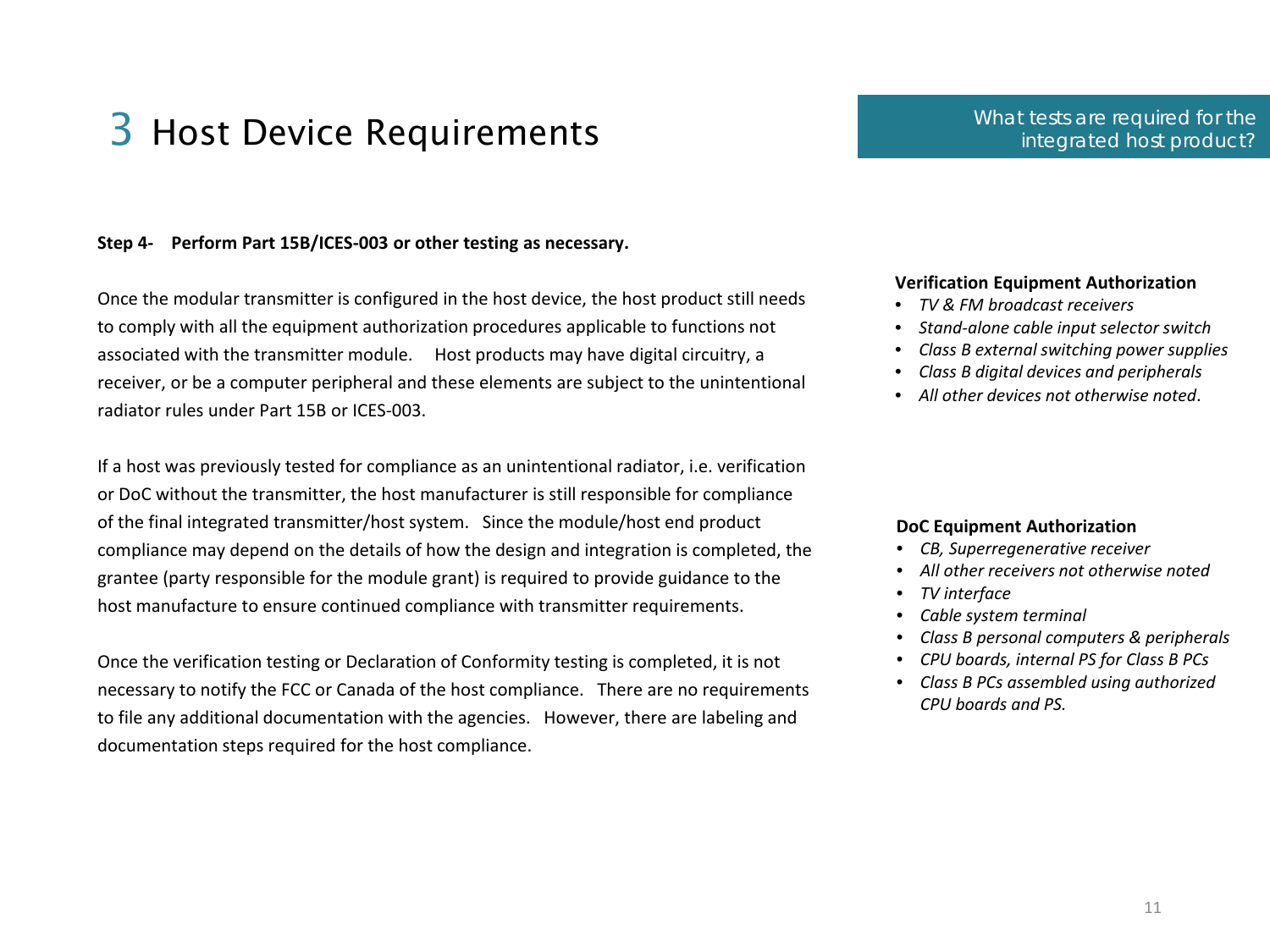#### What information is required to include on the label and users manual?

#### **Step 5- Label the host product and prepare documentation**

With the radio module configured in the host device, the module's FCC and Industry Canada identifiers will need to be in a location that can be easily seen by the end user of the host device. For Industry Canada rules on transmitters, the model number of the transmitter must also be viewable.

If the module is embedded within the host so that it's not easily seen by a user then the host device will need an additional permanent label referring to the enclosed module and including the FCC 15.19 compliance statement. In addition, the host user manual must include the FCC and Industry Canada number or they must include instructions on how to access the module ID information.

The labeling requirements for a modular certified transmitter are similar to those covering a individual host certification with the exceptions that the words "Contains" must be included when referencing the FCC ID and Canada numbers.

Certified modular transmitters embedded in host devices also have the option for an electronically displayed module identification. E-Labeling rules are described in the KDB documents.

#### **Host Device Labeling (Verification)**

Model Number: TX5000 Contains FCC ID: XYZ12-ABC88888888 IC: 2222A-ABC8888888

This device complies with part 15 of the FCC Rules. Operation is subject to the following two conditions: (1) This device may not cause harmful interference, and (2) this device must accept any interference received, including interference that may cause undesired operation.

Two part compliance statement for host devices that are subject to *verification* equipment authorization.

#### **Host Device Labeling (DoC)**



FCC logo for host devices subject to *Declaration of Conformity* equipment authorization.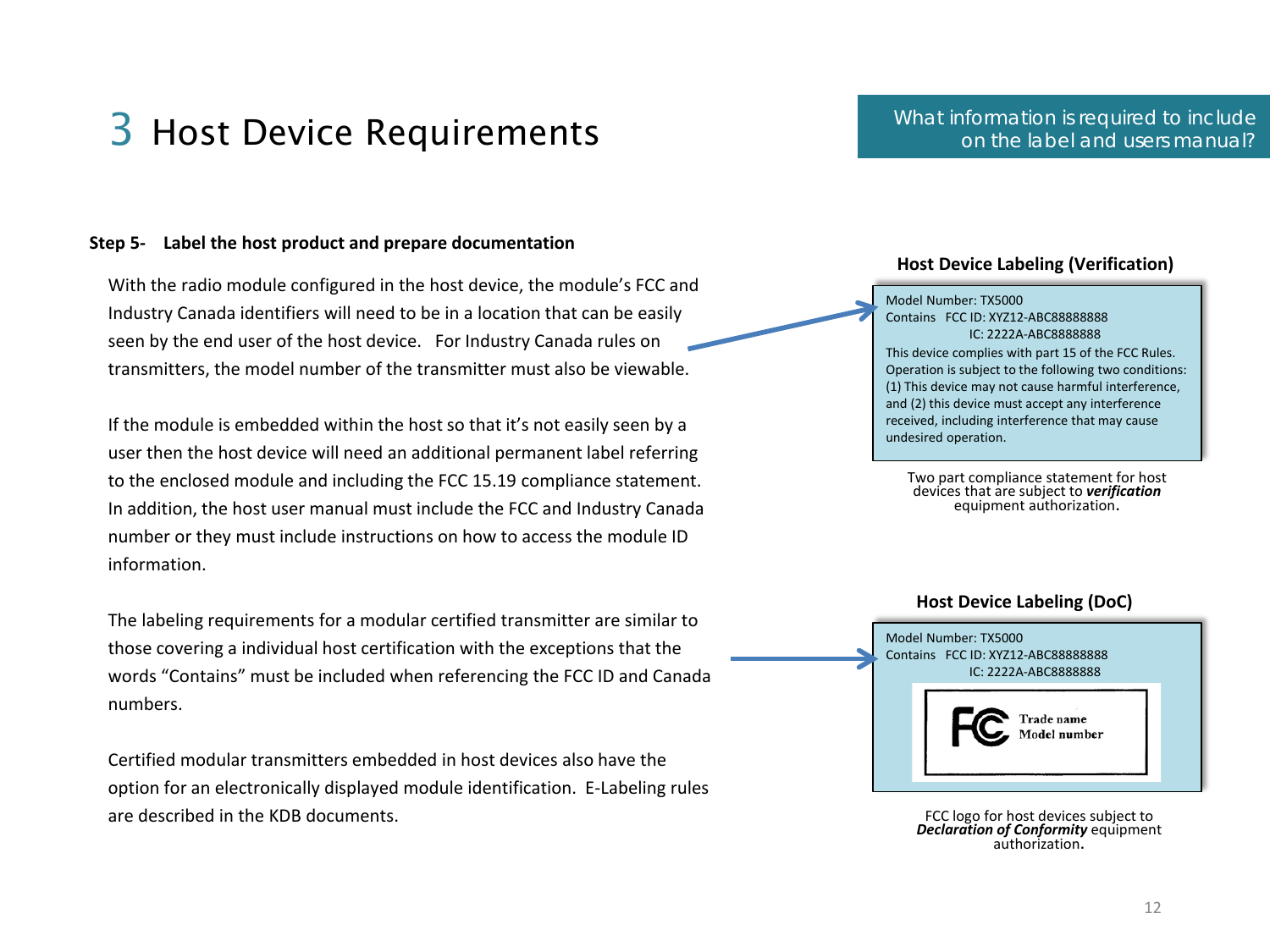#### **Step 5- Include information to users in the manuals/documentation**

The following information (as a minimum) is required to be included in the users guides or instruction manuals.

- Compliance statement per 15.19(3)
- Modifications to the device per 15.21
- RF Hazards (if applicable)
- Antenna separation distances
- Special instructions on use and assembly of equipment

Composite modes with digital devices may need the statement in FCC 15.105.

When applicable, the grantee must include information concerning minimum separation distances from radiating structures and how to properly install antennas.

Where special accessories such as shielded cables and/or special connectors are required for compliance, the manuals shall include accessory installation instructions on the first page.

If the certified transmitter can also operate in a mode as a Class A or B digital device then include the compliance statement as noted in FCC 15.105.

Other compliance statements may be required depending on the operating modes and applications. See list (right).

All user information can be provided in a printed manual, computer disk, or over the Internet. For Industry Canada the user information will need to be provided in English and French.

#### **Rule Part 15.19(3) compliance statement:**

*This device complies with part 15 of the FCC Rules. Operation is subject to the following two conditions: (1) This device may not cause harmful interference, and (2) this device must accept any interference received, including interference that may cause undesired operation***.**

#### **Rule Part 15.21 statement:**

*Any changes/modifications to this equipment not approved by (insert grantee name) could void the user's authority to operate the equipment.* 

#### **Additional Specific User Manual Instructions**

- $\checkmark$  Kits for TV interface & cable. 15.25(d);
- $\checkmark$  TV interface devices. 15.115 (c)(5);
- $\checkmark$  Digital cable ready products 15.123
- $\checkmark$  External power amplifiers 15.204(d)(2)
- $\checkmark$  Cordless phones. 15.214(c) & (d)(3) 15.233(b)(2)(ii), 15.233(h)
- $\checkmark$  Professionally installed systems. 15.247(c  $)(1)(iii);$
- $\checkmark$  Operations at 92-95GHz. 15.257(a)(4)
- Unlicensed PCS. 15.311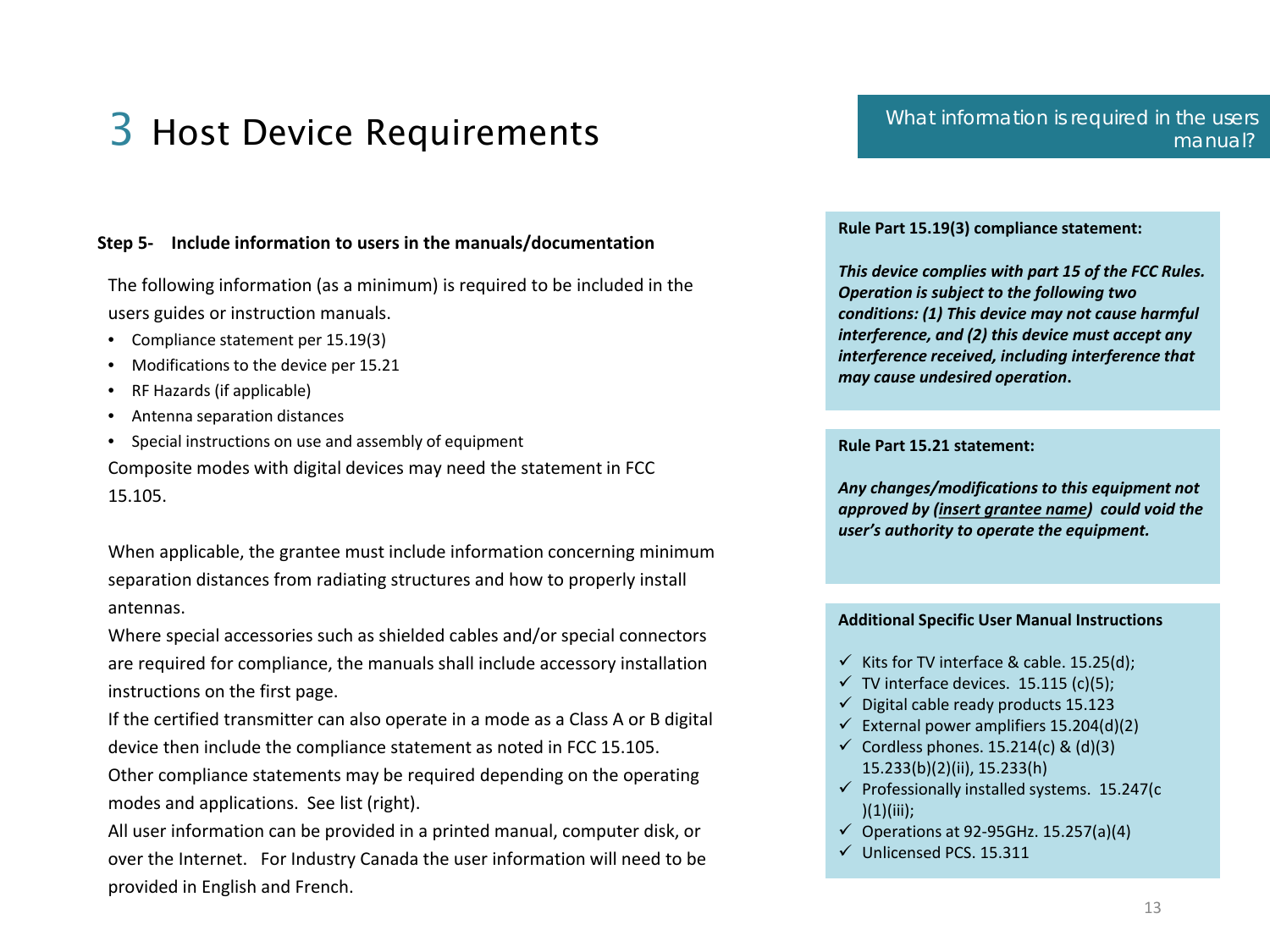### 4 Final Comments and Resources

RF modules provide a quick solution for enabling a wireless communications link for low to medium volume wireless applications, but it's important to design and integrate the radio into the host to maintain the radio certification and host equipment authorization.

Each end use application has its own unique design considerations and constraints. The host device manufacturer is responsible for evaluating all aspects of the module integration and ensuring continued compliance of the module and the host.

Given the wide range of end use applications and modular radio certification, host device manufacturers are encouraged to read through the FCC and Canadian rules & regulations, guides and KDB's. In addition, it's recommended to contact an Elite applications engineer to review the steps noted in this document and to confirm no detail is overlooked.

Elite can also assist with CE marking and other global wireless certification. For more information on wireless transmitters, link to the following documents, or contact Elite.

#### **Review of Host Device Compliance Steps**

- Step 1- Review module grant & comply with grant notes.
- Step 2- Use appropriate antenna and support items
- Step 3- Perform SAR or MPE evaluation if necessary
- Step 4- Perform host device testing as required.
- Step 5- Label & update host instructions & documents

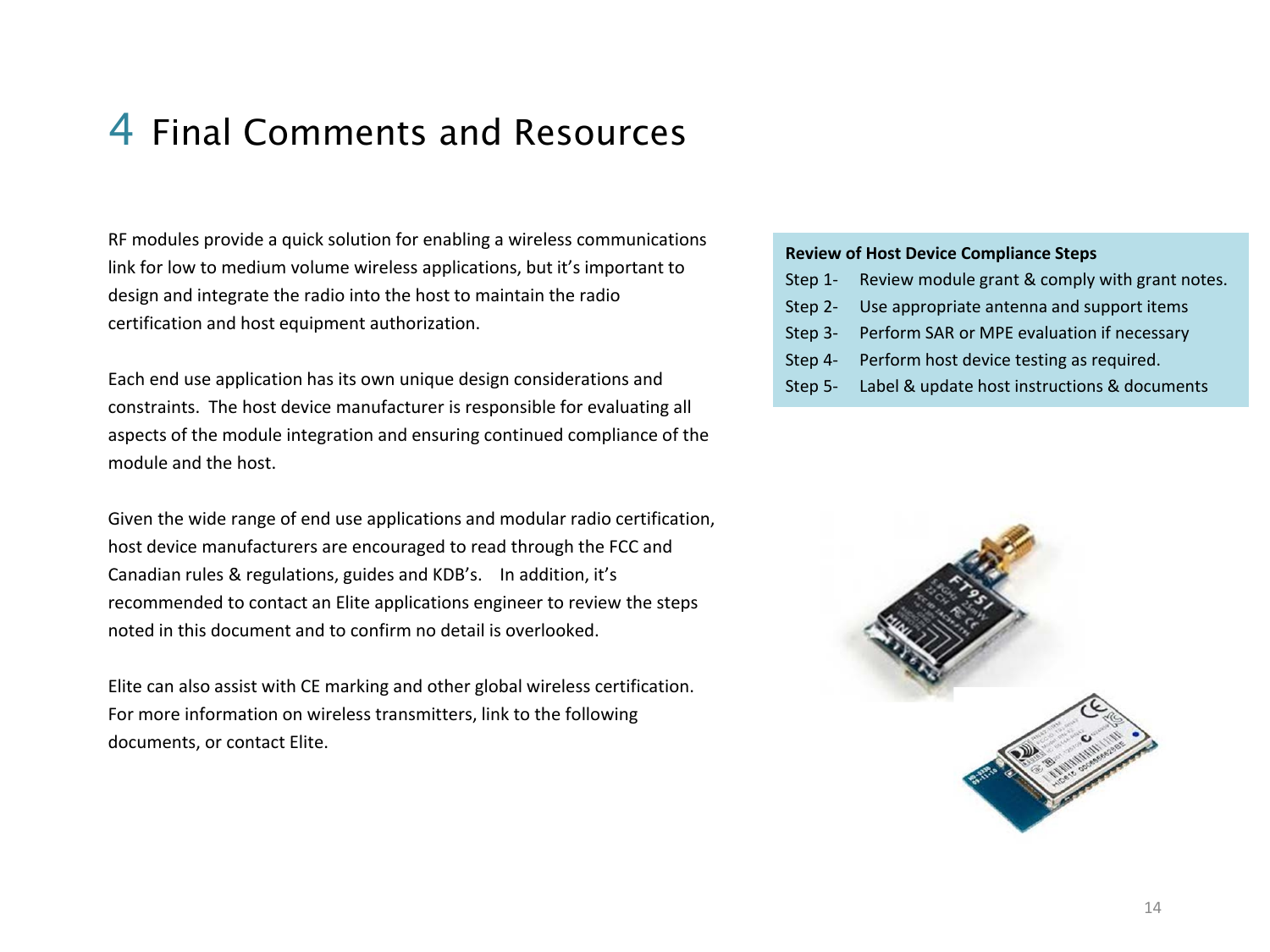### 4 Final Comments and Resources

The following documents provide the most beneficial supplemental information to explain the modular certification for FCC and Industry Canada regulatory compliance. These documents can be found via Elite's Downloads page (links below) or searched for on the [www.fcc.gov](http://www.fcc.gov/) website and the Industry Canada website [http://www.ic.gc.ca/eic/site/smt-gst.nsf/en/home](http://www.ic.gc.ca/eic/site/smt-gst.nsf/eng/home)

- [FCC Transmitter Module Equipment Authorization Guide Oct 31, 2013](http://www.elitetest.com/sites/default/files/downloads/fcc_transmitter_module_equipment_authorization_guide_oct_31_2013.pdf)
- [FCC Guidelines for Labeling and User Information for Devices Subject to Part 15 July 11, 2014](http://www.elitetest.com/sites/default/files/downloads/fcc_guidelines_for_labelling_and_user_information_for_devices_subject_to_part_15_july_11_2014.pdf)
- [FCC Electronic Labeling Guidance July 11, 2014](http://www.elitetest.com/sites/default/files/downloads/fcc_electronic_labeling_guidance_july_11_2014.pdf)
- [FCC Quick Labeling Guide](http://www.elitetest.com/sites/default/files/downloads/fcc_quick_labelling_guide.pdf)
- [FCC Mobile and Portable Devices](http://www.elitetest.com/sites/default/files/downloads/fcc_mobile_adn_portable_devices_rf_exposure_procedures_ea_policies_feb_72014.pdf) [RF Exposure](http://www.elitetest.com/sites/default/files/downloads/fcc_mobile_adn_portable_devices_rf_exposure_procedures_ea_policies_feb_72014.pdf) [Procedures](http://www.elitetest.com/sites/default/files/downloads/fcc_mobile_adn_portable_devices_rf_exposure_procedures_ea_policies_feb_72014.pdf) [EA Policies](http://www.elitetest.com/sites/default/files/downloads/fcc_mobile_adn_portable_devices_rf_exposure_procedures_ea_policies_feb_72014.pdf) [Feb](http://www.elitetest.com/sites/default/files/downloads/fcc_mobile_adn_portable_devices_rf_exposure_procedures_ea_policies_feb_72014.pdf) [7,2014](http://www.elitetest.com/sites/default/files/downloads/fcc_mobile_adn_portable_devices_rf_exposure_procedures_ea_policies_feb_72014.pdf)
- [FCC OET Bulletin 65 Supplement C Cross Reference Jan 17, 2014](http://www.elitetest.com/sites/default/files/downloads/fcc_oet_bulletin_65_supplment_c_cross_reference_jan_17_2014.pdf)
- [FCC SAR Measurement Procedures For USB Dongle Transmitters Nov 13, 2009](http://www.elitetest.com/sites/default/files/downloads/fcc_sar_measurement_procedures_for_usb_dongle_transmitters_nov_13_2009.pdf)
- [Industry Canada RSP-100 Nov 2014](http://www.elitetest.com/sites/default/files/downloads/industry_canada_rsp-100_nov_2014.pdf)
- Industry Canada ICES-003 Issue5 Nov 2014
- [Industry Canada RSS-102 Issue 5 RF Exposure Compliance March 2015](http://www.elitetest.com/sites/default/files/downloads/industry_canada_rss-102_rf_exposure_compliance_march_2015.pdf)



Elite Electronic Engineering, Inc. 1516 Centre Circle, Downers Grove, IL 60515 630-495-9770 | www.elitetest.com

Complete EMC & Environmental Stress Testing